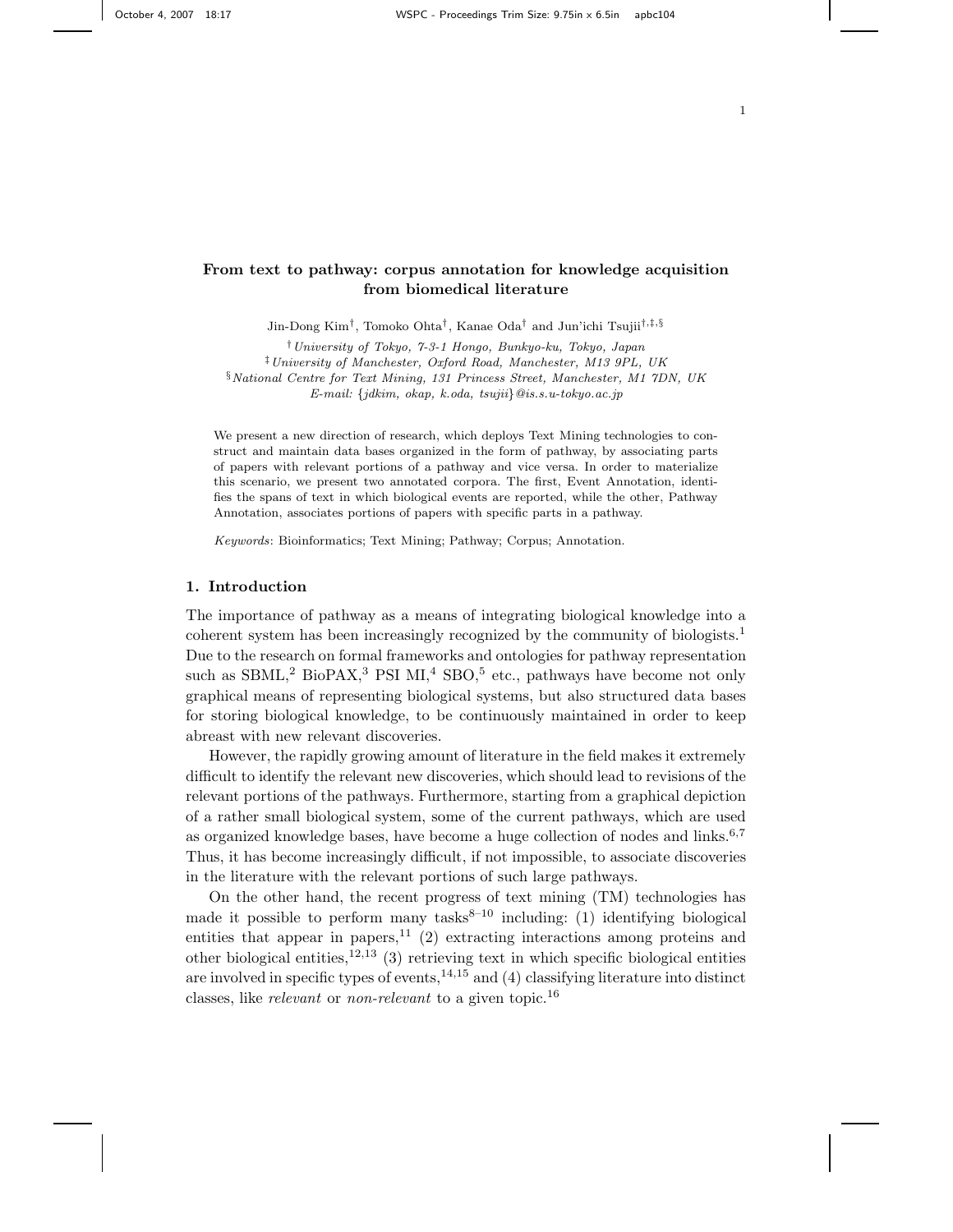We present a new direction of research that deploys these TM technologies to construct and maintain data bases organized in the form of pathways, by associating parts of papers with relevant portions of pathways, and vice versa. In order to materialize this scenario, we have been constructing a corpus, GENIA Pathway corpus, which associates portions of papers with specific parts in a pathway. Since we have also completed another GENIA annotation, Event Annotation, the main objective of this paper is to analyze the two corpora to discuss how we can integrate events in papers with an organized whole of a pathway.

Section 2 introduces the overall construction of the GENIA corpus, while Section 3 focuses on Event Annotation, which we have recently completed. Section 4 explains the two pathway corpora that we are constructing. One is confined to the GENIA corpus. The other one, centered on a specific pathway, collected a set of all relevant sentences from full-text papers deemed to be relevant to the pathway. Section 5 reports the results of feasibility studies that links these two different streams of work, and discusses how an event recognition program can be used for pathway construction.

#### 2. GENIA corpus

The event and pathway annotation presented here builds on our earlier work in compiling the GENIA corpus<sup>17</sup> and annotating it with linguistic features<sup>18</sup> and biological terms.<sup>17</sup> The documents in the corpus come from the PubMed database, which covers a broad range of domains in bio-medicine. Since we are interested in providing semantically rich annotation for text mining in molecular biology, we have focused on a much smaller, semantically homogeneous subject domain: biological reactions concerning transcription factors in human blood cells. We used the search query, "Humans"[MeSH] AND "Blood Cells"[MeSH] AND "Transcription Factors"[MeSH] to retrieve a set of articles, and then chose 2,000 of these articles for our annotation.

# 3. Event annotation

While biological entities are related with each other in various ways, we have focused on dynamic relations and have defined the GENIA event ontology: a simplified and modified version of the Gene Ontology (GO). By "dynamic", we mean that at least one of the biological entities in the relationship is affected, with respect to its properties or its location, in the reported context.

Figure 1 shows the hierarchy of the GENIA event classes. Those in dotted boxes represent the classes that we have newly created or modified to better support the text annotation. Other classes are taken from GO as they are. The number of annotation instances made to the GENIA corpus is shown in parenthesis next to the class names.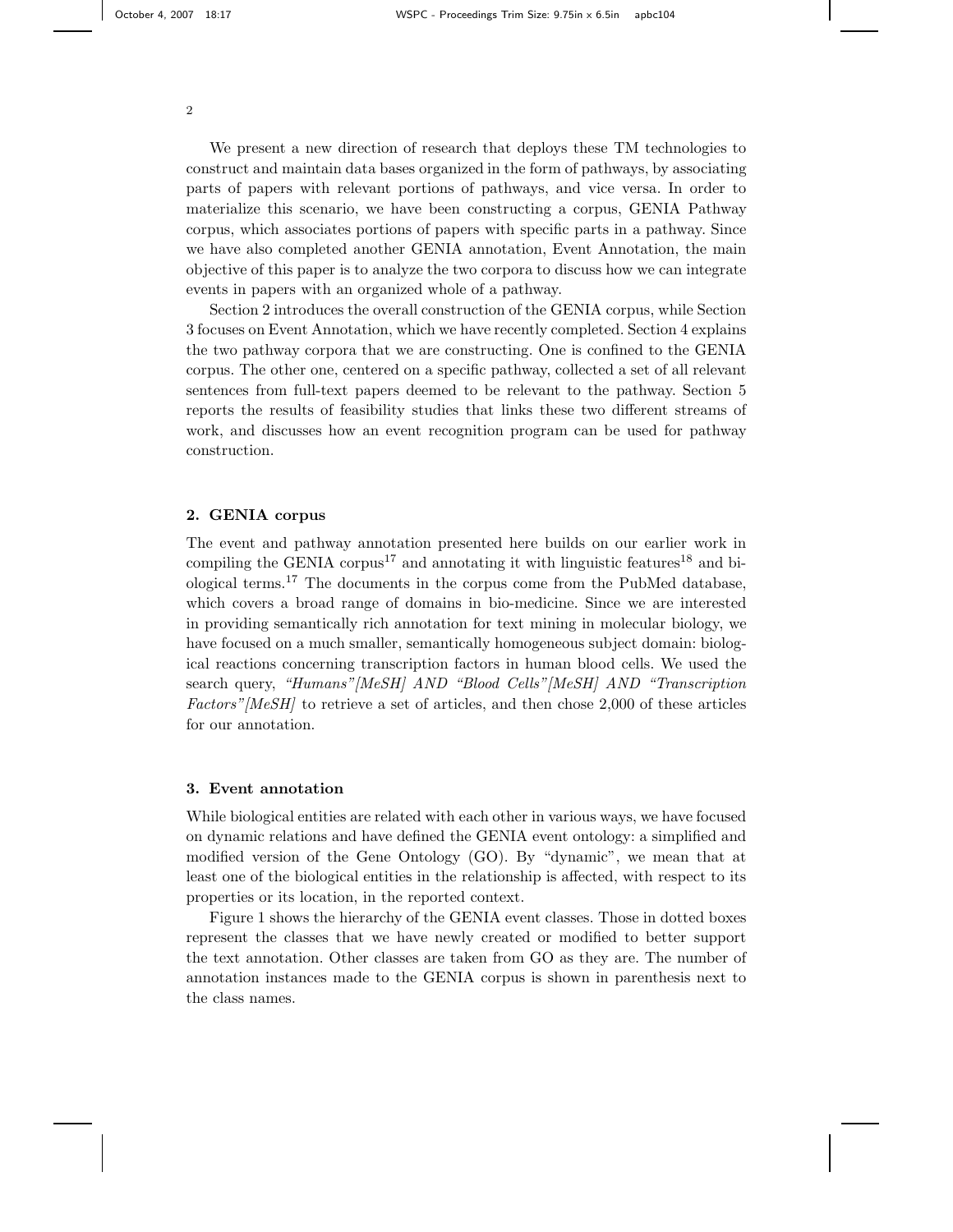

Fig. 1. GENIA event ontology

#### 3.1. Annotation scheme

Figure 2A shows a screen snapshot of our annotation tool. There are four regions within the figure, each outlined by a box. The top box contains a sentence, which is undergoing annotation. Biological entities, which have been annotated during term annotation, are shown in color on the screen. Each term is assigned a term Id (T36∼T40 in the example of Figure 2A). The remaining three boxes display event annotations, which are attached to the sentence.

In the GENIA framework, an individual event is identified by its type and the theme: an entity or entities whose properties are affected by the event. The type of an event is selected from among the classes of the GENIA event ontology, and the theme is selected from among the entities annotated to the given sentence. Each event is also assigned a unique Id, e.g. E5∼E7 in Figure 2A. In the figure, The first (E5) and the second (E6) event annotation represent the binding of the two entities, T36 ("I kappa B/MAD-3") and T37 ("NF-kappa B p65"), and the localization of the protein T38 ("NF-kappa B p65"), respectively.

One of our annotation principles requires annotators to mark-up text spans that belong to the corresponding annotation. We call the text expressions or the words in such text spans clue expressions or clue words. In order to allow the mark-up for clue expressions, the original sentence without term annotation is copied inside

3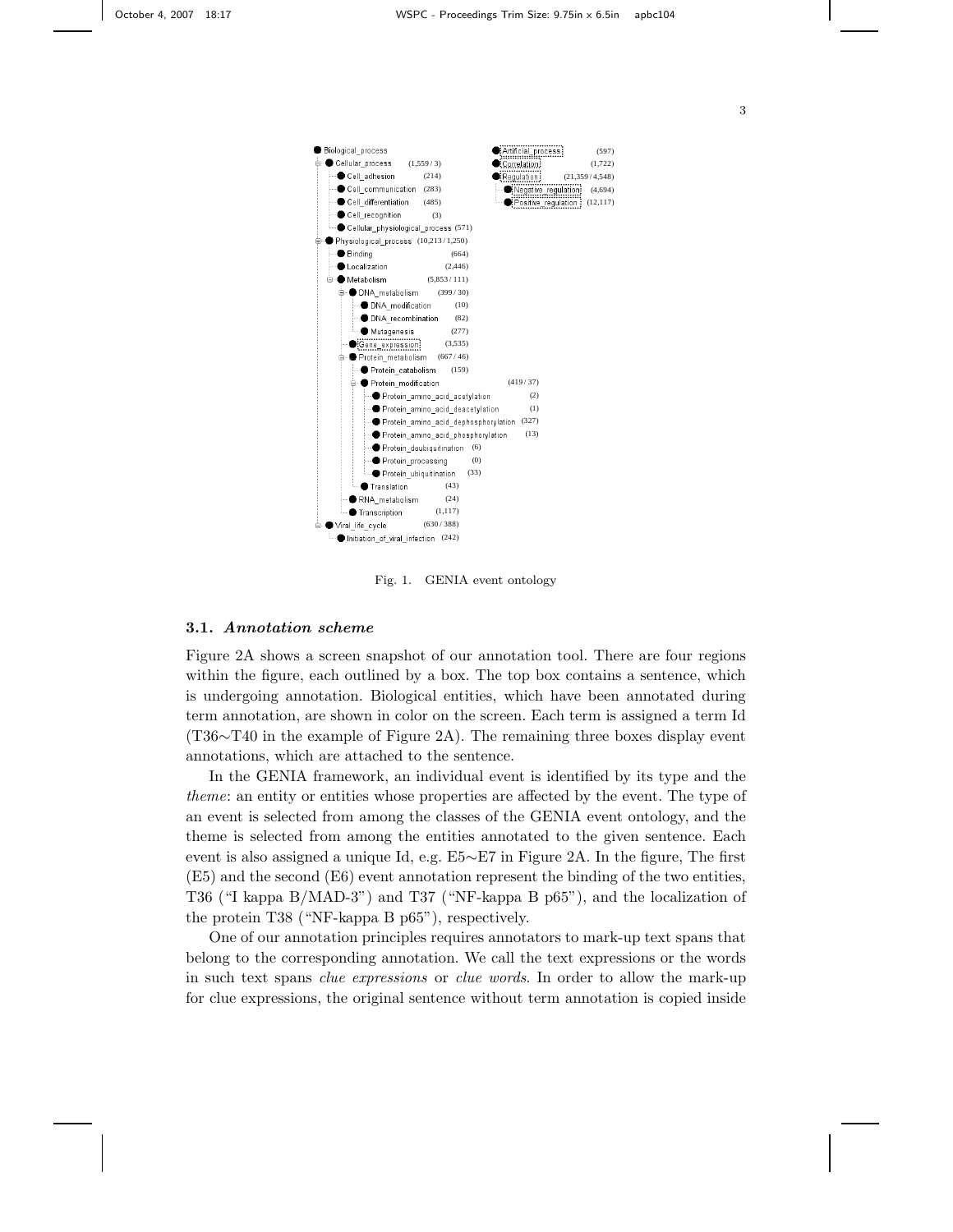

Fig. 2. Example of event annotation

each of the annotation boxes. In Figure 2, the words "binding" and "retarget" are marked-up as clue words for the event type Binding and Localization.

Additionaly, clue expressions for the locational, temporal, or experimental information are also marked-up. The text span "to the cytoplasm," in the event annotation E6, is an example of clue expressions indicating the location of the event.

The last event, E7, represents the causal relation between E5 and E6. That is, the binding event (E5) of the two proteins "causes" the localization event (E6) of one of the two proteins. In the GENIA event ontology, the three classes, Positive\_regulation, Negative\_regulation, and Regulation, are used to represent causal relations between events or entities; e.g. promotion, inhibition, up-/down-regulation. The events of those classes are identified by its type, its theme and its cause: an event or an entity that positively or negatively affects the event. Note that, although the expression "is sufficient to" is hardly a linguistic expression for causality, the annotator recognized it as such in this sentence.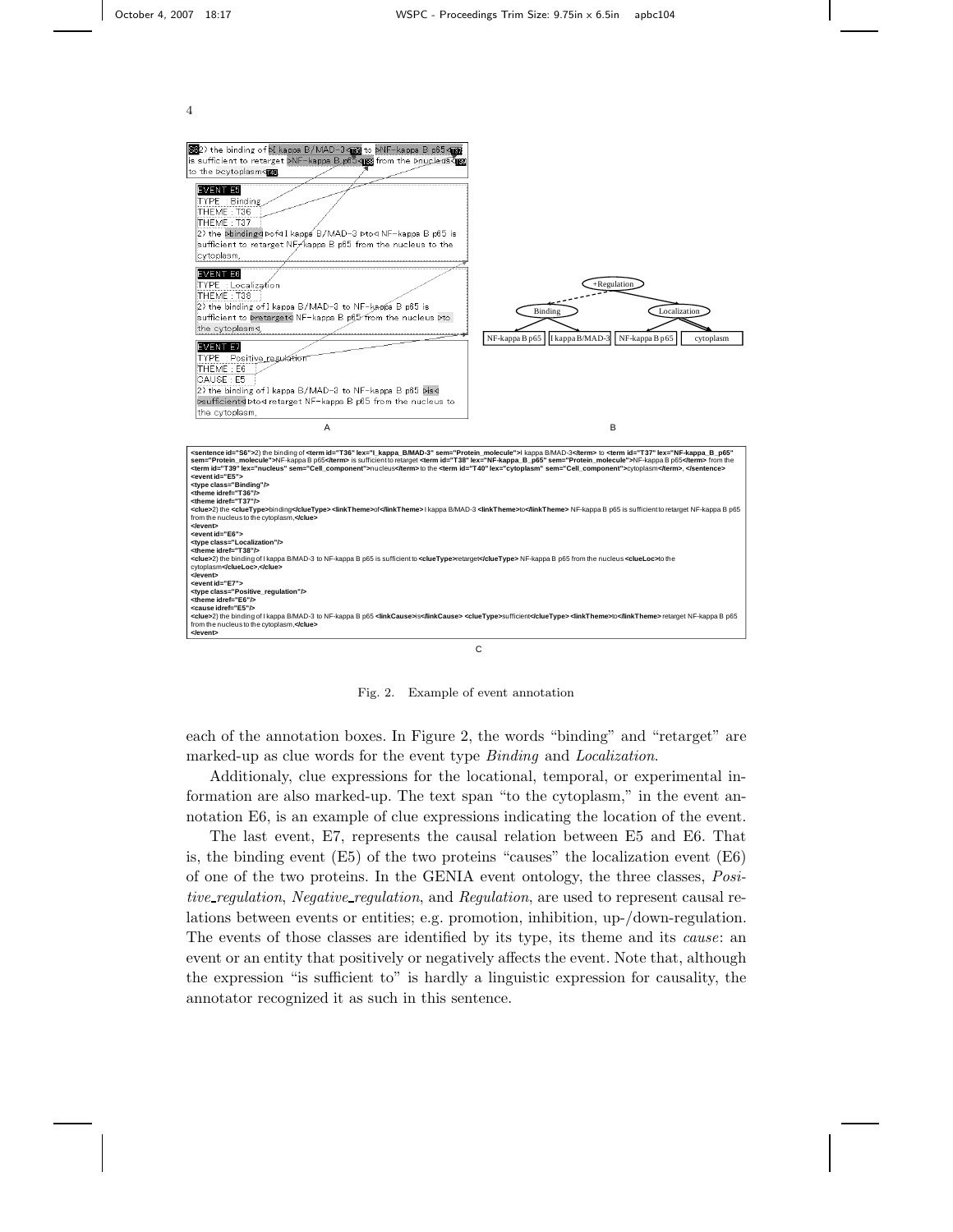To assist the reader in understanding these relationships, we present Figure 2B: a graphical depiction of the example from Figure 2A. In this representation, entities from the GENIA term ontology are shown in rectangular boxes, while entities from the GENIA event ontology are shown in circles. The solid, dotted, and double arrows indicate the link between an event, and its theme, cause, and location, respectively. Figure 2C shows the XML representation of the three event annotations. This format will be used for public distribution of the event-annotated corpus.

# 3.2. Annotation results

This new annotation was made on half of the GENIA corpus, consisting of 1,000 Medline abstracts. It contains 9,372 sentences from which 36,114 events are identified. The quality and the size of the annotated corpus make it one of the best and largest corpus, in comparison with similar attempts. The event-annotated corpus and the full specification of the annotation scheme will be publicly available in XML at http://www-tsujii.is.s.u-tokyo.ac.jp/GENIA/.

#### 4. Pathway corpus

A pathway is a detailed graphical representation of a biological system, which encompasses a set of mutually related events.<sup>6</sup> It integrates pieces of information on biological events scattered in many scientific publications into a coherent system, thereby facilitating the discussion among a large group of biologists, developing consensus for what actually happens in a biological system.

As a prototype of biological knowledge, we have constructed the  $NF-\kappa B$  pathway, modeling the lifecyle of the  $NF- $\kappa$ B$  protein. For the pathway representation we use Systems Biology Mark-up Language (SBML), which is becoming a de facto standard for biological model representation.<sup>2</sup> In SMBL, a pathway or biological model is a collection of chemical reactions, and a reaction is characterized by its reactants, products, modifiers, and kinetic laws - which describes how quickly it takes place. Since our focus is on the construction of event networks describing pathways, we omit the kinetic laws.

We couple a pathway with a collection of evidence sentences that support reactions in the pathway. Designed to support the development of NLP-based TM systems for pathway construction, we call the collection a *pathway corpus*. We have constructed the NF- $\kappa$ B pathway&corpus in two versions; the full-text version and the GENIA version, described in the following sections.

## 4.1. NF-κB pathway and corpus, the full-text version

The full-text version of the NF- $\kappa$ B pathway is constructed based on a set of full-text papers. The papers were collected using a traditional keyword-based search. To raise the reliability, we only considered papers cited by at least two other papers. Because the  $NF-\kappa B$  pathway is a well-studied pathway, we could find a lot of reliable review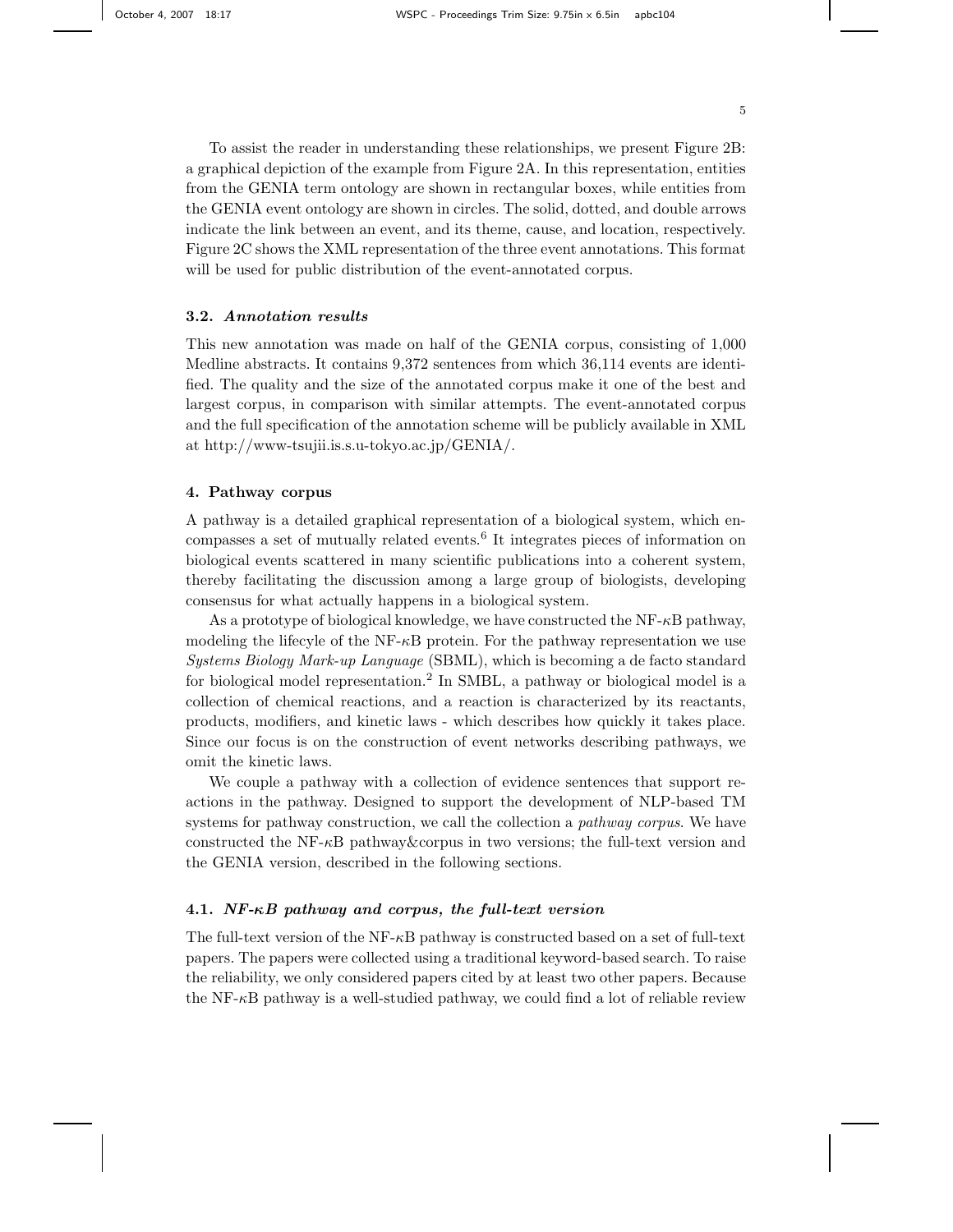

Fig. 3. The full-text version of  $NF- $\kappa$ B$  pathway

papers concerning its signaling.<sup>19,20</sup> The full-text version of the NF- $\kappa$ B Pathway was constructed based on the set of searched papers.

During the construction, evidence sentences supporting the pathway were collected and associated with the relavant portion of the pathway. As the result, we collected 467 sentences from the full text of 62 key papers and constructed the NF- $\kappa$ B pathway based on the evidence sentences. Figure 3 shows the full-text version of the NF- $\kappa$ B pathway.

# 4.2. NF-κB pathway and corpus, the GENIA version

As already mentioned, a pathway is a network representation of a course of focused events, which are supported by a collection of evidence texts. A pathway is thus subject to the availability of evidence texts. The GENIA version of the  $NF- $\kappa$ B$  pathway was constructed to explicitly address the correspondence between a pathway and a pathway corpus.

We first collected 561 abstracts from GENIA corpus that had the MeSH term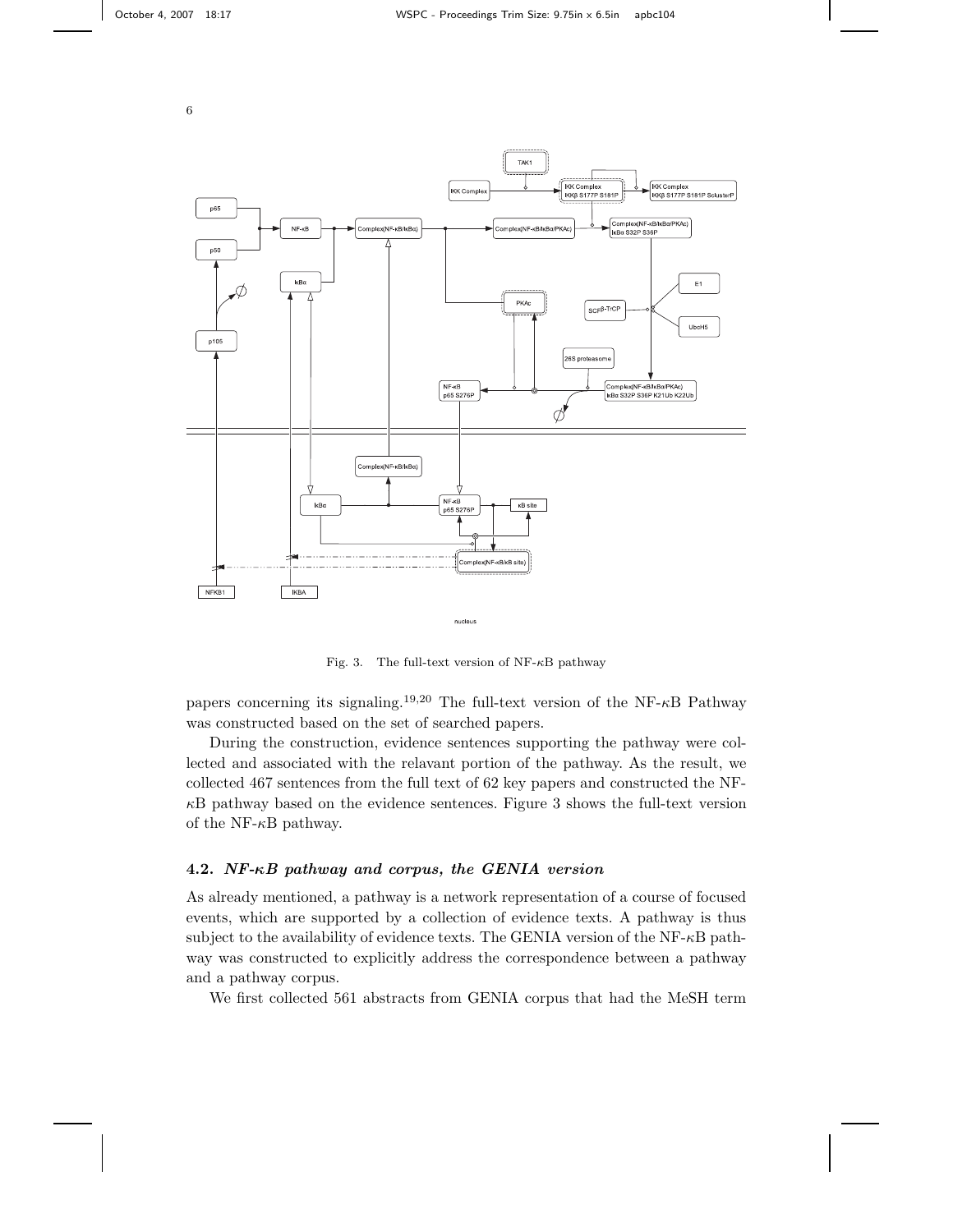



Fig. 4. The GENIA version of  $NF- $\kappa$ B$  pathway

"NF-kappa B" as their indexing term, and limited the source of evidence texts to this set of abstracts. We then manually examined each of the 5,223 sentence in the abstracts to collect evidence sentences for reactions in the full-text version of the NF-κB pathway. After collecting all of the evidence sentences, from the pathway, we removed the reactions without any evidence sentence from the GENIA corpus, and reorganized the pathway using only the remaining reactions to produce the GENIA version of NF- $\kappa$ B pathway.

Figure 4 shows the GENIA version of the NF- $\kappa$ B pathway. Note that the difference between the two versions of the  $NF- $\kappa$ B$  pathway comes from the availability of literature. Some of the evidence sentences are given in Table 1. The Id of reactions supported by the sentences are given in square brackets. Graphical depiction of the event annotation is given to some of the sentences.

Important characteristic features of the GENIA version of the NF- $\kappa$ B pathwaycorpus include the following:

- Every sentence has been manually examined and tagged with the Id of reactions supported by the sentence.
- Every sentence that states events comes with event annotations.

Due to the first feature, the corpus can be used as a gold standard for the development and evaluation of evidence sentence retrieval systems. The second feature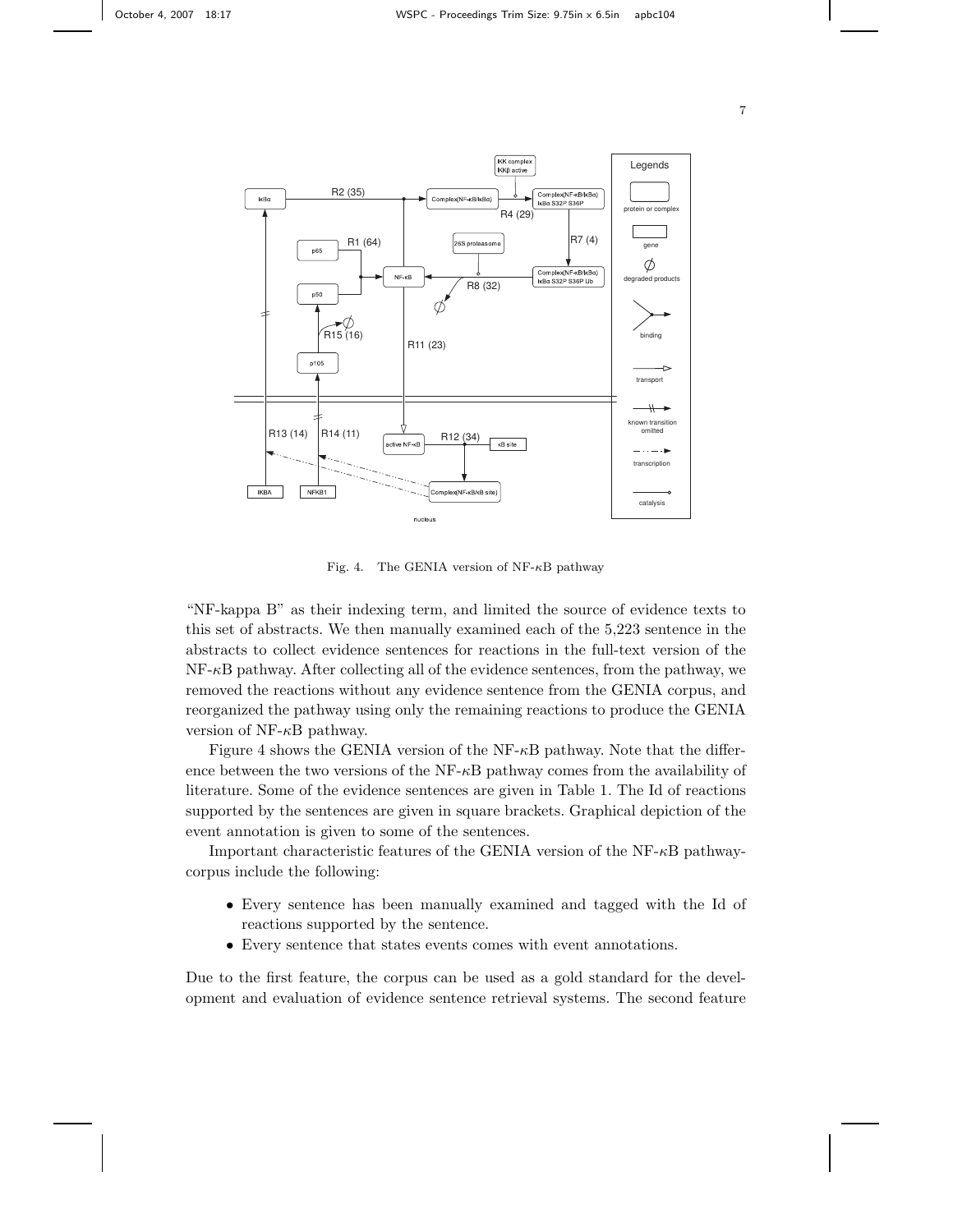#### Table 1. Sentences describing reactions in Figure 4.



enables the comparison of event representation between natural language and pathway representations.

### 5. Discussion: Pathway construction from Event annotation

The event annotation is intended to be used for the development of an ER (event recognition) program. While the results of ER can be used for various NLP-based TM such as intelligent text retrieval, question answering, etc., one of the major challenges is to use them to associate text fragments with the relevant part of pathways or to use them to semi-automatically construct pathways.

The sentences in Table 1 and the pathway in Figure 4 demonstrate the difference between the natural language expressions and biology-oriented representations. In this section, the difference will be characterized and the required processes to bridge the gap will be discussed.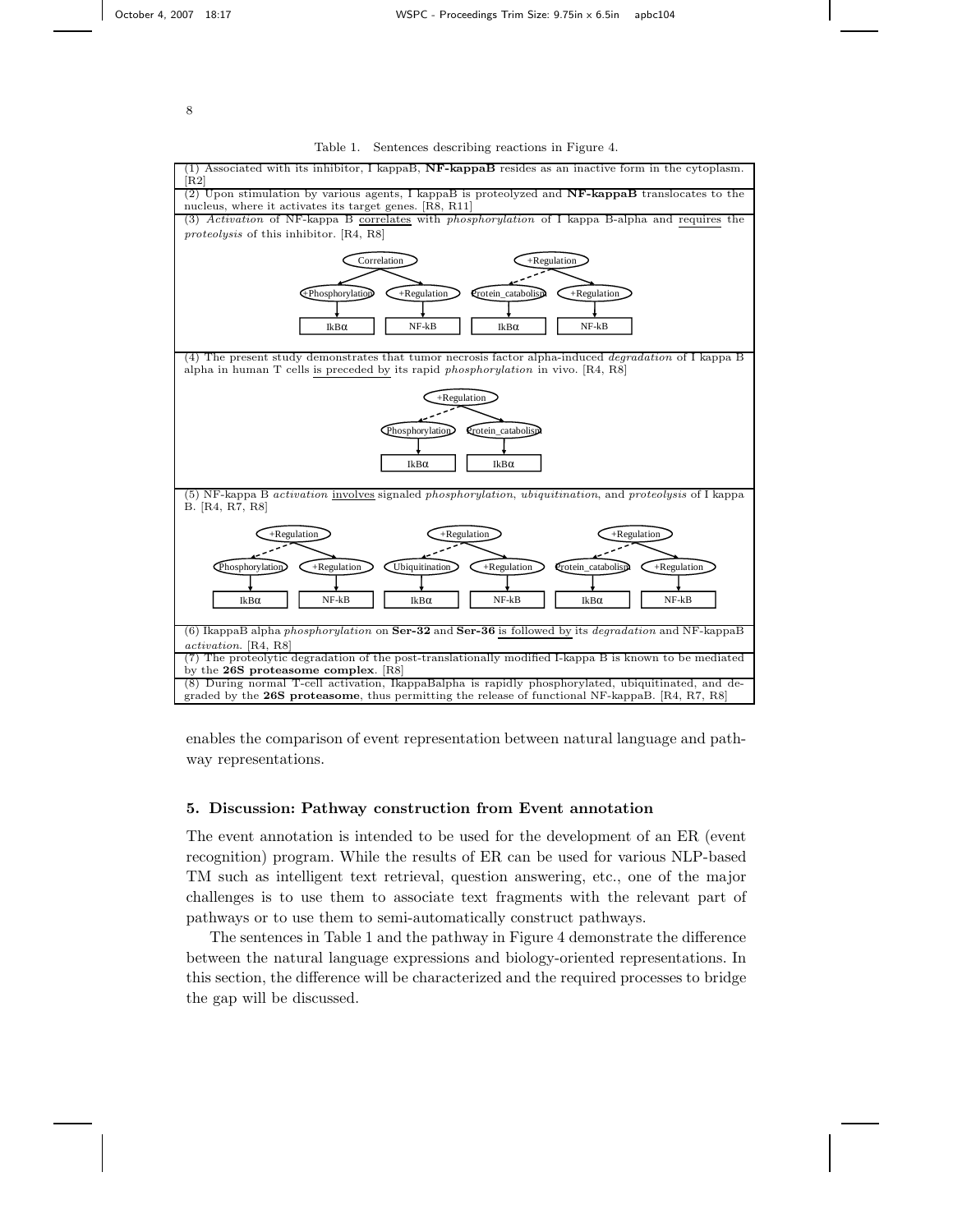Pathway representation is entity-centered, while language organizes information in a predicate-centered manner. To explain the difference, we apply definitions introduced in Ref. 21 that distinguishes between continuants and instances. A continuant is an entity which endures, or continues to exist throughout time, while undergoing different sorts of changes, including changes in location. We use the term biological entity to refer to an *instance* of a continuant at a specific time, which is also bound to a specific biological context.

The pathway representation is entity-centered since it gives an independent status to each of the biological entities or instances of the same continuant. The major players in this type of representation, e.g. nodes in a graphical representation, are biological entities that correspond to continuants in specific biological contexts. Events are expressed as directed edges between nodes, indicating the transition between biological entities.

In the pathway in the Figure 4, the reaction R11 represents translocation of  $NF-\kappa B$  from cytoplasm to nucleus. In pathway representation, the same continuant  $NF-\kappa B$  appears as different nodes before and after the event. These nodes denote instances of the same continuant in different biological contexts. Since these instances have different properties, it is natural that a pathway representation captures them as different nodes.

On the contrary, natural language text does not usually make explicit such distinctions among instances of the same continuant with different properties or in different contexts. In the sentence (2), the event corresponding to R11 is expressed simply as "NF-kappa B translocates to the nucleus," which indicates that  $NF- \kappa B$ is involved in the localization event.

To construct a pathway representation that is entity-centered, distinct entities in different biological contexts must be captured at the mention of a continuant and its surrounding context in natural language expressions.

The same applies across sentences. In the sentence (1), which is followed by the sentence (2), the textual expression "NF-kappa B" refers to the continuant  $NF-κB$ , which is involved in the binding with  $I\kappa B$ , thus suggesting the existence of two different instances of the continuant before and after the binding. Meanwhile, in the sentence (2), the preceding clause of the same textual expression "NF-kappa  $B$ ," indicates a different context, in which occurs proteolysis of  $I<sub>\kappa</sub>B$ . This suggests that a completely different set of instances from those of sentence (1) have to be introduced.

# 5.2. Integration of fragmentary evidences

While a pathway organizes a course of reactions that are carefully integrated, individual papers, and especially research papers, usually focus on a couple of reactions of the author's interest and on the causal relations between them.

In the pathway in Figure 4, the sequence of reactions R4, R7 and R8 represents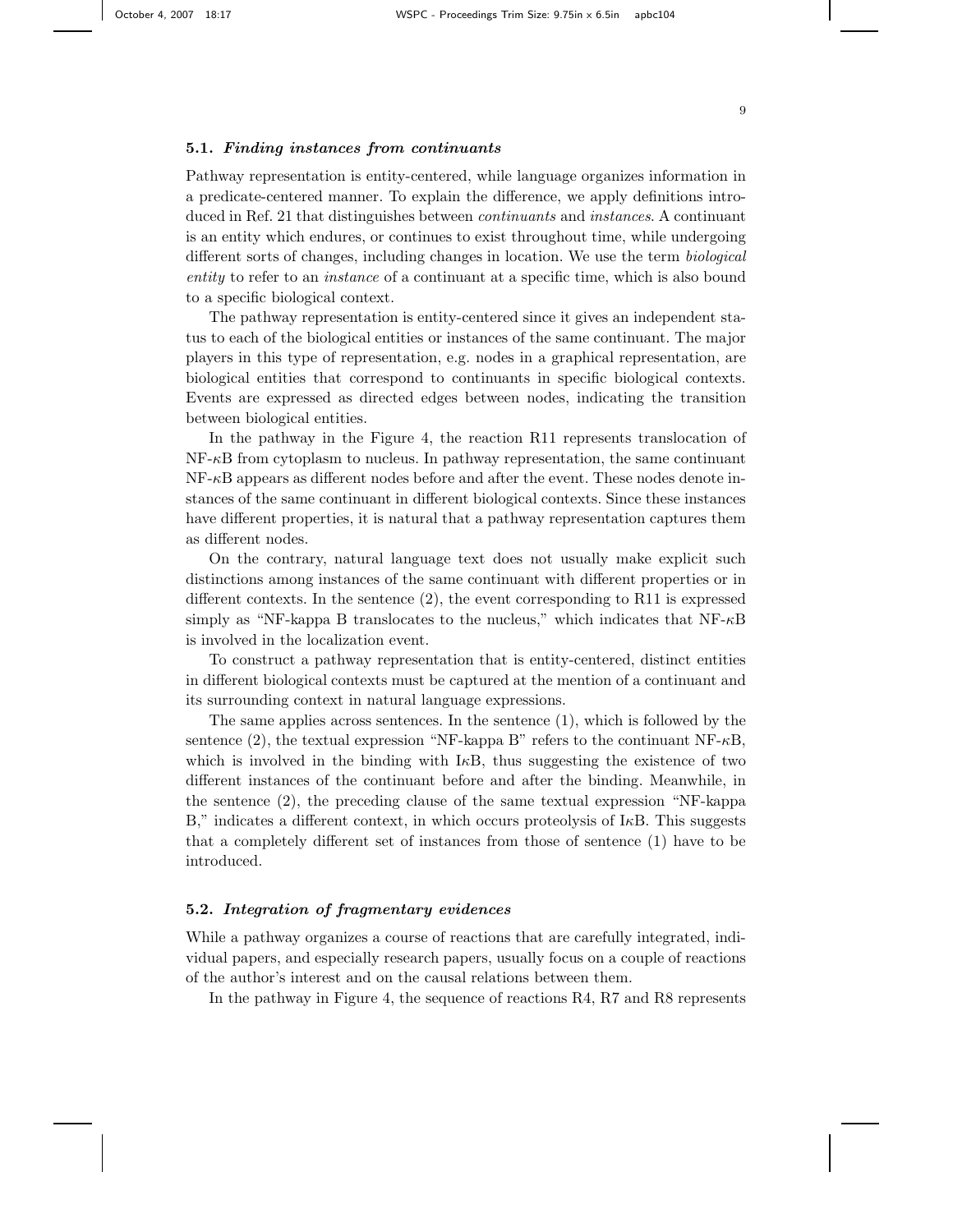how NF- $\kappa$ B is activated. The sentences (3), (4), (5), and (6) are evidence sentences supporting the reactions. With the exception of (5), all other sentences support the reactions only partially. For example, sentence (3) implies a causal relationship between the two events: "activation of  $NF- \kappa B$ " and "phosphorylation of  $I \kappa B \alpha$ ;" however, the direction of the causality is not mentioned. The sentence also states that "proteolysis of I $\kappa$ B $\alpha$ " causes "activation of NF- $\kappa$ B," which corresponds to the reaction R8. The order of the three events, "phosphorylation of  $I\kappa Ba$ ," "proteolysis of I $\kappa$ B $\alpha$ ," and "activation of NF- $\kappa$ B," can be determined when we consider another sentence (4) where the direction of the causal relation between "phosphorylation of I $\kappa$ B $\alpha$ ," and "proteolysis of I $\kappa$ B $\alpha$ " is expressed. This exemplifies that we have to consider events in more than one sentence collectively in order to recover the integrated organization of events in a pathway representation.

The sentence (5), which mentions all three reactions: R4, R7, and R8, is from a review paper which integrates publications regarding the NF-κB pathway. Review papers, by nature, have similar properties with pathways in that they tend to pursue comprehension.

The sentence (6) is from a paper that was published later than the papers of all other sentences, and provides a novel, detailed information about the specific residue, which is phosphorylated (Ser-32 and Ser-36). The sentence (7) and (8) are the only sentences supporting the involvement of 26S proteasome complex in the proteolysis event, which means that without the two sentences, the GENIA version of the NF-κB pathway could not include the node of 26S proteasome.

# 6. Conclusion

In order to link the results of event recognition with pathways, we have to resolve the essential differences between the two representations. In this paper, we formulated one of the major differences as entity-centered vs. event-centered. We showed that looking at the linking problem as the problem of transforming event-centered representation to an entity-centered one helps us to formulate the technical problems in a clear manner. Another major obstacle is the underspecificity of information in text. We showed that this inevitably leads us to the problem of reconstructing actual event sequences by gathering pieces of information from more than one papers.

These foreseen problems may not be able to be automatically solved by programs, but we believe that even semi-automatic means will substantially reduce the burden of constructing and maintaining large pathway data bases.

# Acknowledgments

This work was partially supported by Grant-in-Aid for Specially Promoted Research (MEXT, Japan) and Genome Network Project (MEXT, Japan).